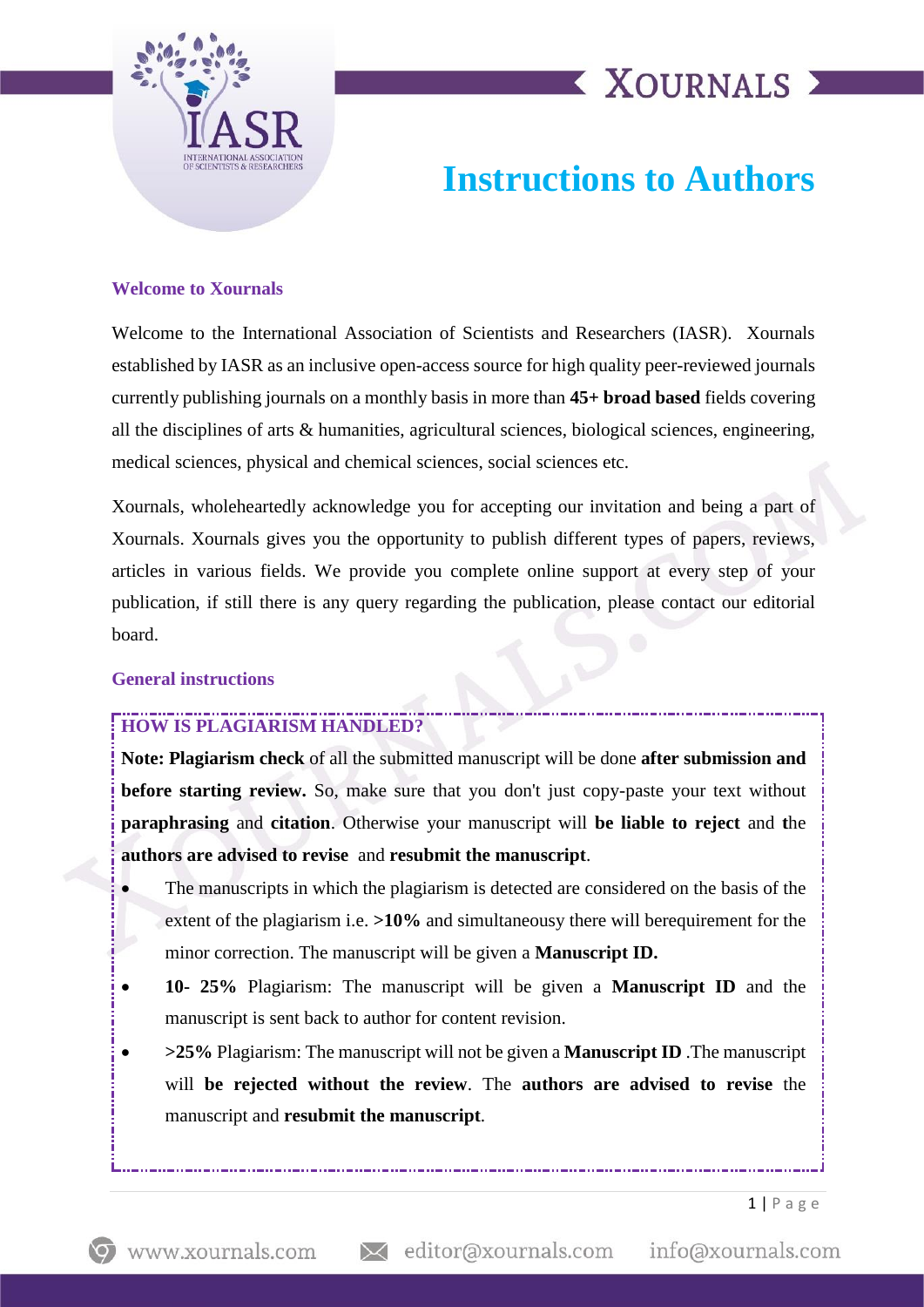- 1. Be sure about grammar and spelling mistake.
- 2. Rewrite everything which you have copied as such from other sources/online websites or literature, which are highlighted in originality report.

**XOURNALS** 

- 3. Always mention your manuscript type such as Research Paper, Research Article or Review Paper.
- 4. All the typed matter must be in Times New Roman Font size 12 point and single spacing only. Your MS Word file must be in **Single Column Only**. (Please do not divide in two Columns)
- 5. All **equations/formulae** should be typed or use zoom quality screen.
- 6. Tables, Figures and Scheme must be in MS Word and Excel. All the matter inside the Figures/Diagrams should be typed in Times New Roman, Font size - 10 point, Do not bold and Italic. **Screenshot or picture of table are strictly prohibited.**
- 7. If you want to give Figures/Images/Equations/Formula in your paper, then paste only or give in excel sheet. Please do not give any Figures/ Images//Equations/Formula in .JPG format.
- 8. Write **00** or **nil** if data is not present in any column of the table.
- 9. Do not write numbers, alphabets or any kind of bullets before heading in the text.
- 10. **Tables** and **images** must be in a separate file, but in your writing, please mention Table-1, Figure-1 where you want it. Also, do not use capital letters and short form for table and figure in text matter, just write such as exampleTable-1 and Figure-1. Don't give tables and figure in the landscape and make vertical and horizontal lines in all tables.
- 11. References should be typed in the **MLA format** in **alphabetical order**.
- 12. Please submit manuscript along with **Copyright Form. (Must)**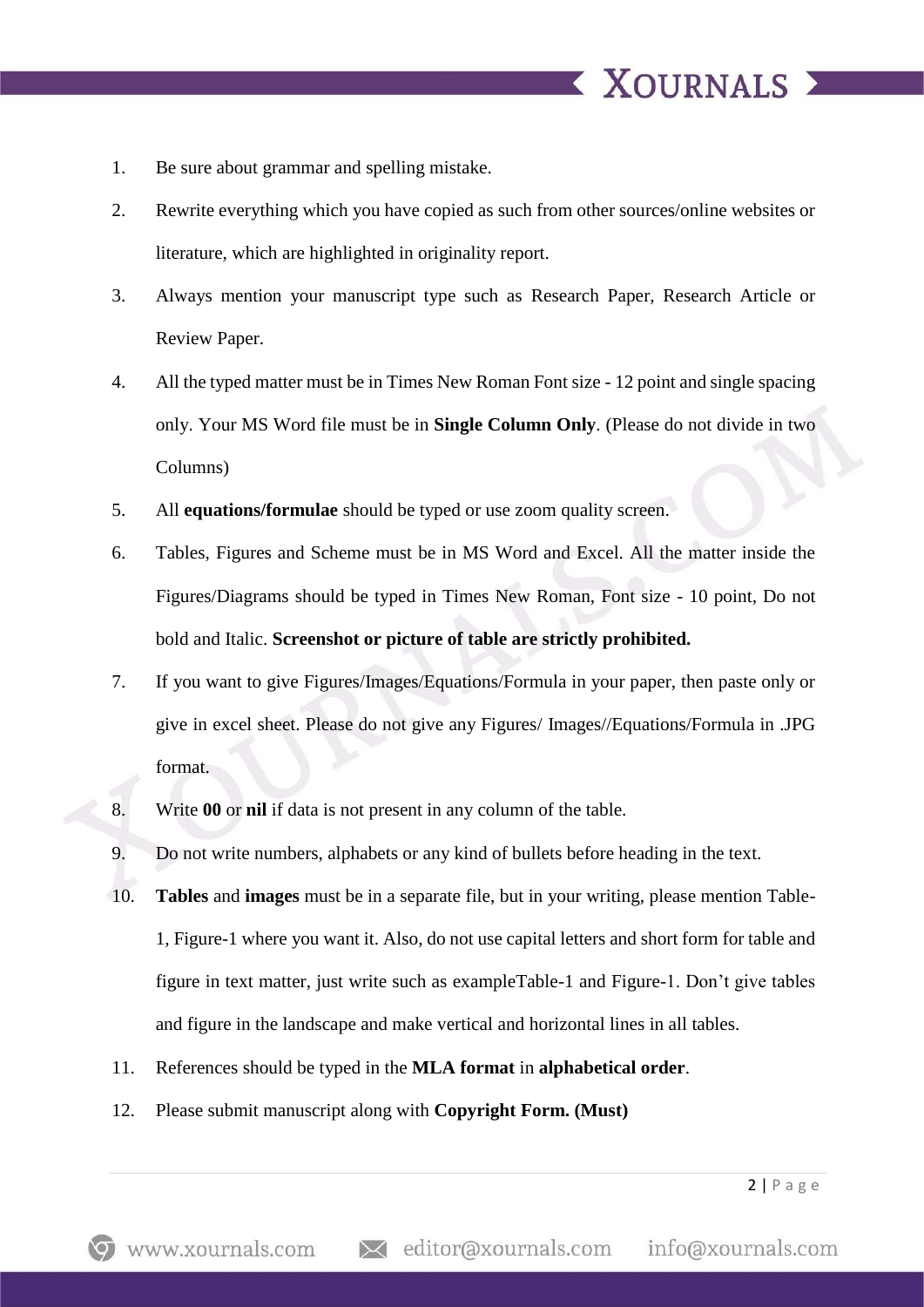## **X XOURNALS X**

#### **Preparing Your Manuscript**

#### **Content**

- 
- 
- 
- 
- 9. Introduction 10. References
- 1. Title 2. Materials & Methods
- 3. Author's Detail 4. Results and Discussion
- 5. Abstract 6. Conclusion
- 7. Keywords 8. Acknowledgment
	-
- 1. **Title:** Title of the paper should be concise and unique.
- 2. **Authors** Detail: Authors details include corresponding author. Authors name sequence should be written as per their work contribution. (Family name first then Initial) with institutional address, country name in capital letter. Ex: Sharma, Mahesh. Anglia Ruskin University, East Road, Cambridge, CB1 1PT, ENGLAND
- 3. **Abstract:** Abstract is written in italic containing not more than 350 words. The abstract is the summary of the work done therefore it must be short but focused on the objective of topic and must be written in past tense.
- 4. **Keyword:** Keywords are your own chosen words for the quick access to the topic and it should not to be more than 10 words.
- 5. **Introduction:** Introduction is written to familiarize the reader about the literature of your research topic. The introduction must be concise starting with the background of a topic, focusing on the problem.
- 6. **Materials & Methods:** Materials and Methods section should be concise and straightforward with the detailed description of the methods used in your research work. While writing up materials and methods use third person passive voice.
- 7. **Result and Discussion:** Result and Discussion are two sections, they can be separated or combined. Describe the result in detail with reference to tables, followed by a detailed discussion of previous research work. Give the detailed discussion of your result by comparing your result with the preceding researcher's work. Summarize your finding too in the discussion